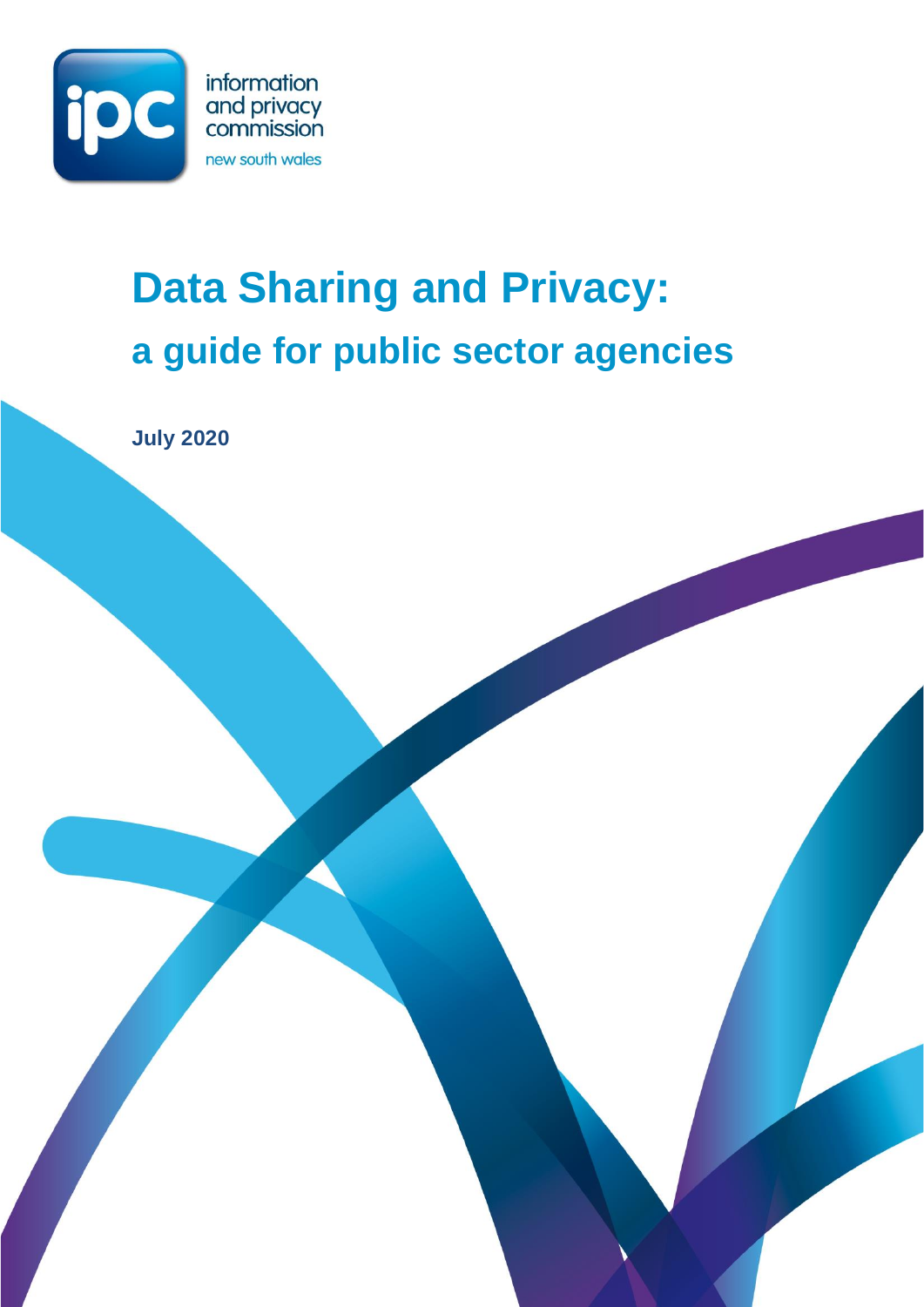# **Contents**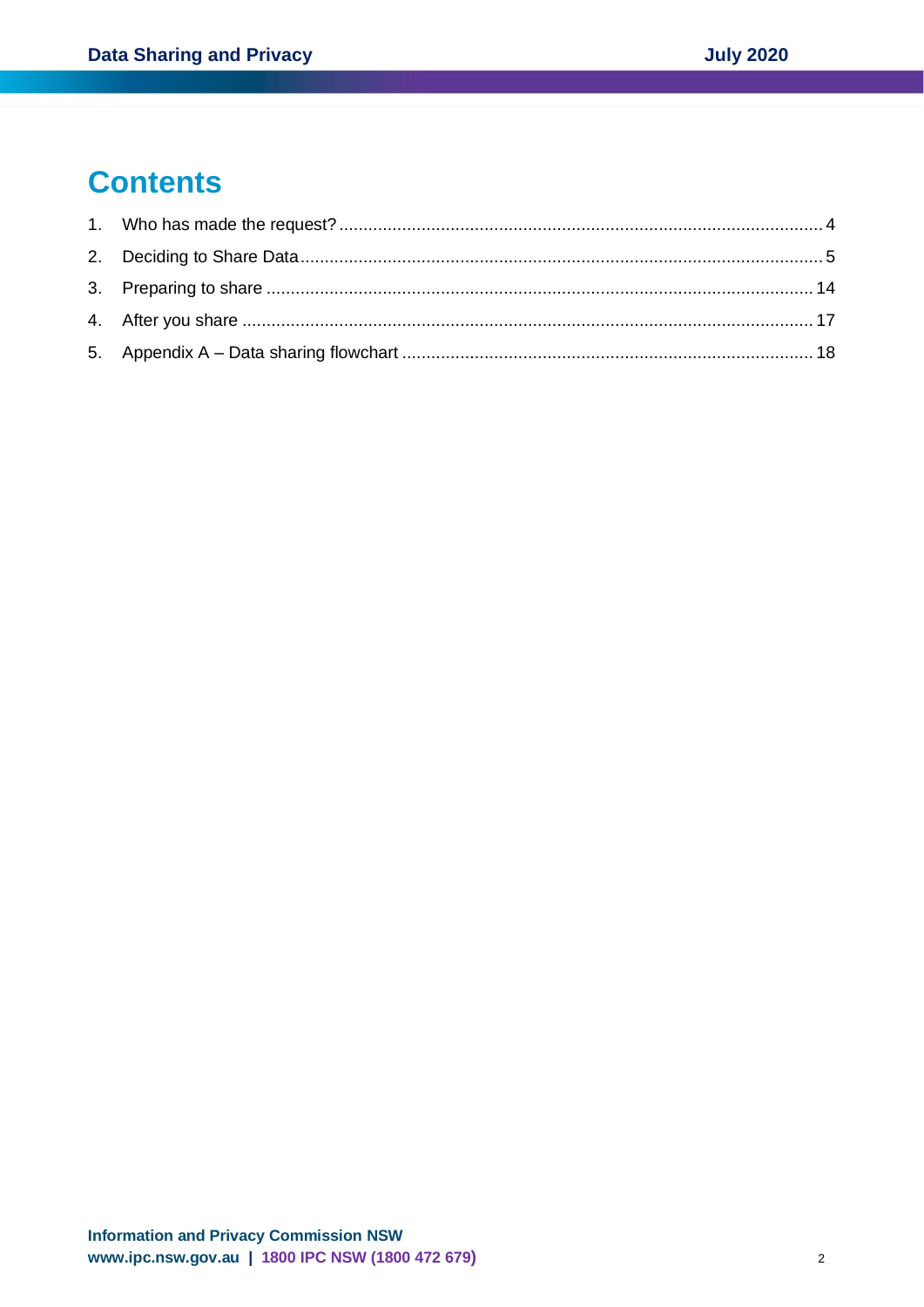# **Data Sharing and Privacy**

The sharing of data between public sector agencies and appropriate third parties can support more informed policy making, program management and evaluation, research and service planning. Sharing data safely can facilitate better policy decision-making and more efficient service delivery for citizens and business.

Before a NSW public sector agency shares data they will need to make sure that they comply with the privacy and data protection requirements set out in legislation, as well as any agency-specific data sharing policies. This guidance explains the key considerations that agencies should address before they share data.

The framework within which data sharing is carried out includes key legislation establishing controls on data sharing, as well as providing mechanisms through which data may be shared.

- The *Privacy and Personal Information Protection Act 1998* (PPIP Act) establishes controls and obligations on the disclosure of personal information.
- The *Health Records and Information Privacy Act 2002* (HRIP Act) governs the management of health information held by organisations (public sector agencies or a private sector person) that are health service providers or that collect, hold or use health information. This includes hospitals both public and private, doctors, other health service providers and any other organisations that handle health information. More specifically the Act applies to public sector agencies, private sector organisations that provide a health service or collects, holds or uses health information, and private sector organisations including some businesses that are related to another business, with an annual turnover of more than \$3 million that collect, store or use health information
- Public sector agencies are authorised to share data with another public sector agency for specific purposes under the *Data Sharing (Government Sector) Act 2015* (Data Sharing Act).
- Other legislation may contain specific provisions authorising or requiring the sharing of data by an agency with specified bodies or equivalent bodies in another jurisdiction.

Private organisations and other public sector agencies may request data directly from an agency on an ad hoc basis or as part of a formal on-going data sharing arrangement. This guidance includes key considerations that public sector agencies should address regardless of the proposed mechanism used to share data.

This Guidance is issued by the Privacy Commissioner under subsections 36(2)(d) and (g) of the PPIP Act and section 58(e) of the HRIP Act. The Commissioner is to provide assistance to public sector agencies in adopting and complying with the information protection principles and to provide advice on matters relating to the protection of personal information and the privacy of individuals.

Samantha Gavel

#### **Privacy Commissioner**

**Information and Privacy Commission NSW**

July 2020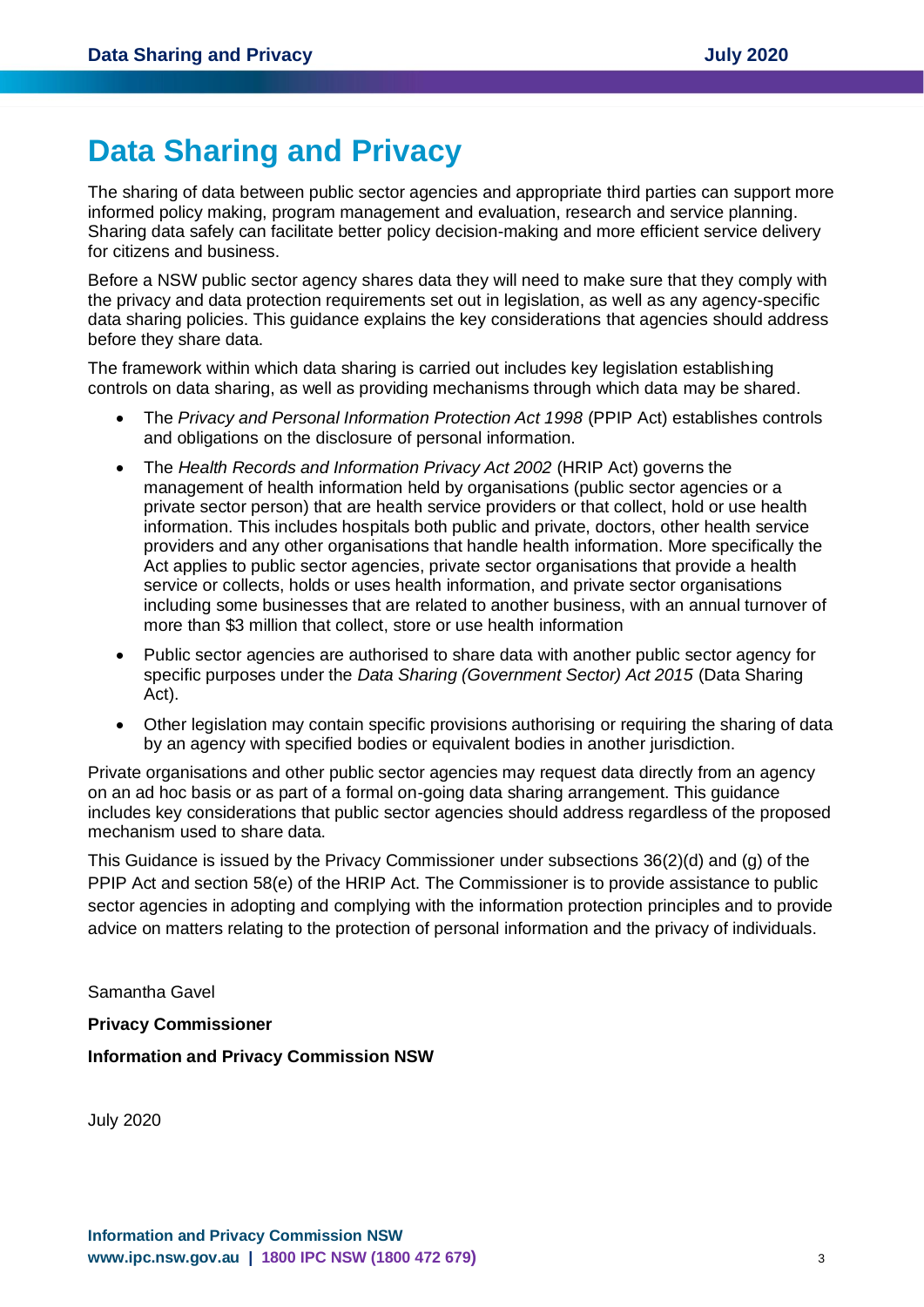# <span id="page-3-0"></span>**1. Who has made the request?**

How your agency shares data will vary depending on what data is being requested and who is making that request. For example, you will use a different mechanism to share data if your agency receives a request to share data from another government sector agency compared to a request from a non-government entity such as a research centre or industry peak body.

# **1.1 Sharing with NSW government agencies**

The Data Sharing Act authorises NSW government sector agencies to share data with other NSW government sector agencies for specific purposes as set out in the legislation (see section 2.3 below).

The Act operates to authorise data sharing that might otherwise be prohibited under other legislation. Where the sharing is compliant with the requirements of the Data Sharing Act, the provisions in other legislation prohibiting disclosure of information obtained in connection with the administration of that legislation do not apply.

However, any sharing that occurs under the Data Sharing Act must be done in accordance with the PPIP Act, HRIP Act and any applicable Public Interest Direction or Privacy Code of Practice made under the privacy legislation.

The Act does not authorise data sharing with Australian Government agencies or the agencies of another State or Territory.

# **1.2 Sharing with entities outside the NSW Government sector**

Agencies may also receive a request for data from an entity or organisation outside the NSW Government sector. A request of this type may come from a government agency in another state or territory or from an Australian Government agency. This type of request might also be received from a non-government organisation such as a research institute or other organisation.

When considering a data sharing request from outside the NSW Government sector, you should carefully consider the matters set out in this guidance, comply with the requirements of the PPIP Act or HRIP Act where relevant and apply the [data sharing principles](https://data.nsw.gov.au/data-sharing-principles) to guide your consideration.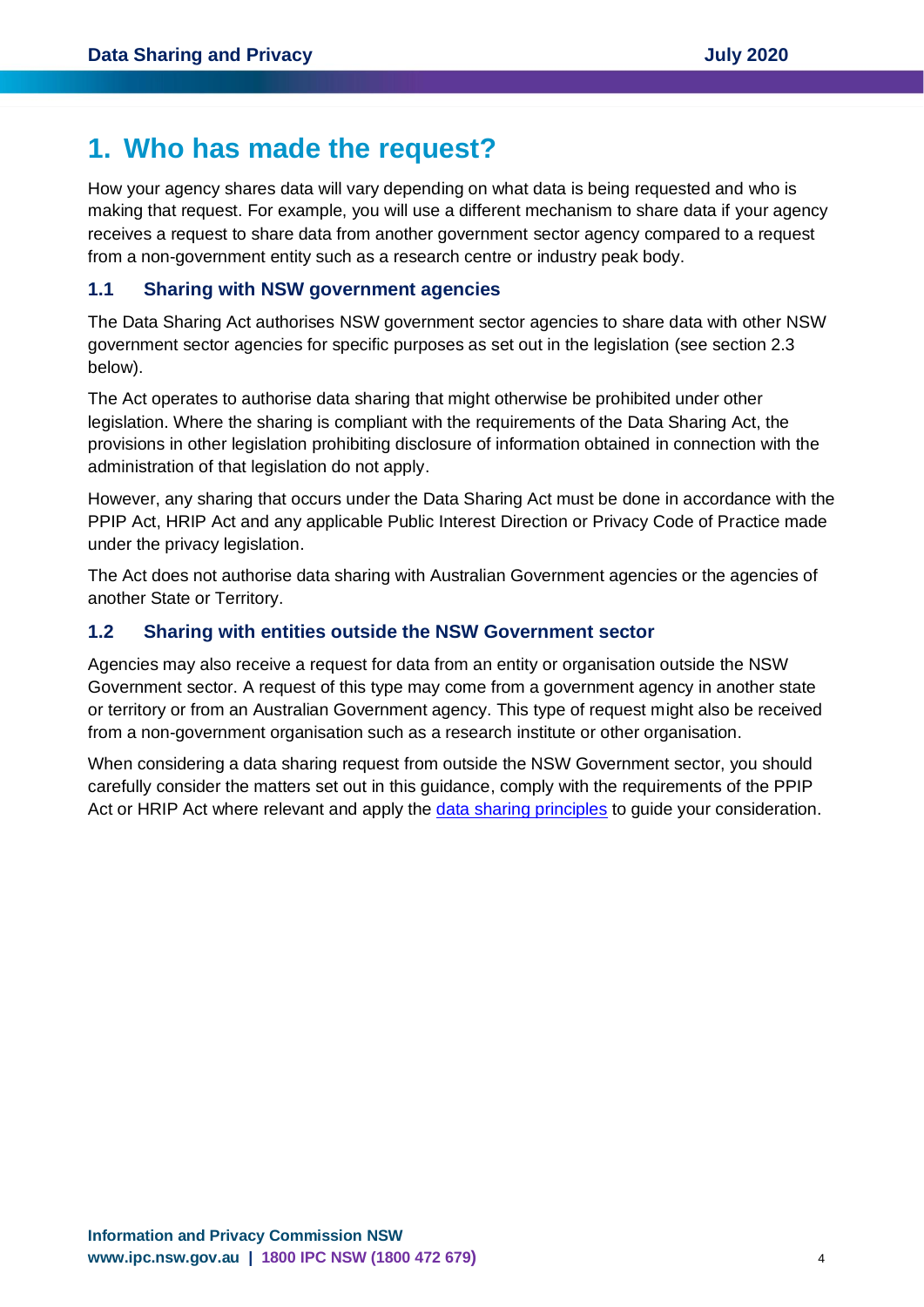# <span id="page-4-0"></span>**2. Deciding to Share Data**

It is important that data sharing decisions are made with a thorough understanding of the data involved and what the consequences of sharing that data will be. The following process should be used in order to determine the relevant risks and mitigations when responding to a request to share data.

### **2.1 Identify the type of data**

The first step in responding to a request to share data is identifying what type of data has been requested. The type of data will inform the risks and responsibilities that go along with sharing that data.

The following are general broad categories of data but you should also consider whether there are more specific categories that are appropriate to your agency. Keep in mind that data may belong to more than one of these categories.

- **Government sector data –** this covers any data held or controlled by a government sector agency. Government sector data may be shared to identify issues and solutions regarding Government policy making, program management and service planning and delivery by government sector agencies. Most statistical data useful for analytics would fall into this category.
- **Confidential or commercially-sensitive information** this is information that falls under a commercial-in-confidence or contractual agreement or is otherwise confidential or commercially-sensitive. The Data Sharing Act states this data can only be shared in a way that complies with the terms of the agreement or contract.
- **Personal information** means any information or an opinion about an individual whose identity is apparent or can reasonably be ascertained from the information or opinion.

Examples of information that would be defined as personal information include:

- o names, addresses and other details about an individual
- o photographs, images, video or audio footage of an individual
- fingerprints, retina prints, blood or DNA samples.

The full definition of personal information, including exceptions, can be found in section 4 of the [PPIP](https://www.legislation.nsw.gov.au/#/view/act/1998/133/full) Act.

Generally, any sharing of personal information must be done in full compliance with the information protection principles (IPPs) in the PPIP Act, unless one of the exceptions or exemptions under the PPIP Act applies or a Public Interest Direction or Privacy Code of Practice operates to provide an exemption. For more information on the [IPPs](https://www.ipc.nsw.gov.au/sites/default/files/file_manager/Fact_Sheet_IPPs.pdf) see the IPC website.

- **Health information** this is a type of personal information and includes any data that is information or an opinion about:
	- $\circ$  the physical or mental health or a disability (at any time) of an individual
	- $\circ$  an individual's express wishes about the future provision of health services to him or her
	- o a health service provided, or to be provided, to an individual
	- $\circ$  other personal information collected to provide, or in providing, a health service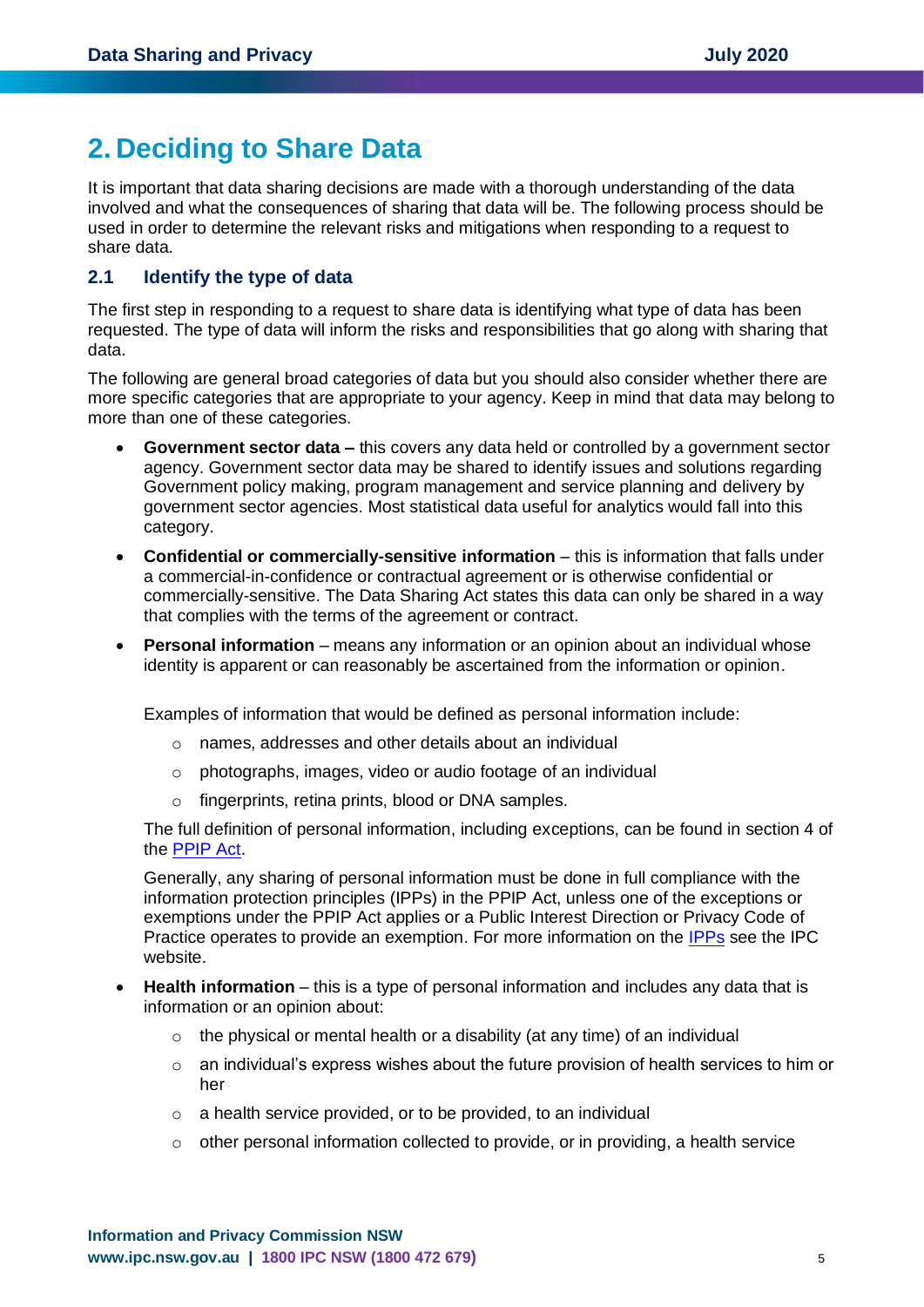- o other personal information about an individual collected in connection with the donation, or intended donation, of an individual's body parts, organs or body substances
- o other personal information that is genetic information about an individual arising from a health service provided to the individual in a form that is or could be predictive of the health (at any time) of the individual or of a genetic relative of the individual
- o healthcare identifiers.

The full definition of health information, including exceptions, can be found in [section 6](https://www.legislation.nsw.gov.au/#/view/act/2002/71/part1/sec6) of the HRIP Act. Generally, any sharing of health information must be done in full compliance with the health privacy principles (HPPs) in the HRIP Act, unless one of the exceptions or exemptions under the HRIP Act applies or a Public Interest Direction or Health Privacy Code of Practice operates to provide an exemption. For more information on the [HPPs](https://www.ipc.nsw.gov.au/sites/default/files/2019-08/Fact_Sheet_HPPs_for_agencies_August_2019.pdf) see the IPC website.

When determining the type of data being requested you should also give consideration to whether the data is subject to the Dissemination Limitation Markers set out in the [NSW Information](https://www.digital.nsw.gov.au/policy/managing-data-information/information-classification-handling-and-labeling-guidelines)  [Classification, Labelling](https://www.digital.nsw.gov.au/policy/managing-data-information/information-classification-handling-and-labeling-guidelines) and Handling Guidelines.

# **2.2 Identify whether your agency controls the data**

Having identified the type of data being requested, you then need to determine whether this data is in the control of your agency. Section 6 of the Data Sharing Act authorises a government sector agency to share government sector data that it controls with another government sector agency or the DAC.

Your agency will have control of the data if:

- the agency has possession or custody of the data, or
- the agency has the data in the possession or control of another person or body. An example of this is where the data is in storage with a cloud storage provider.

Where your agency receives a request to share data that it has received from another agency, best practice would be for you to refer the request on to the agency which originally provided you with the data. Your agency may not have the relevant authority to release data provided to you by another agency.

# **2.3 Identify whether you can legally share the data**

The next question you will need to consider is whether your agency is legally authorised to share the data.

The Data Sharing Act operates to authorise data sharing with another government sector agency for specific purposes. This Act operates to override secrecy provisions which are contained in other legislation, but does not override your obligations under privacy law. Where the sharing is compliant with the requirements of the Data Sharing Act, the provisions in legislation prohibiting disclosure of information obtained in connection with the administration of that legislation do not apply. $1$ 

 $1$  See section 5(1) of the Data Sharing Act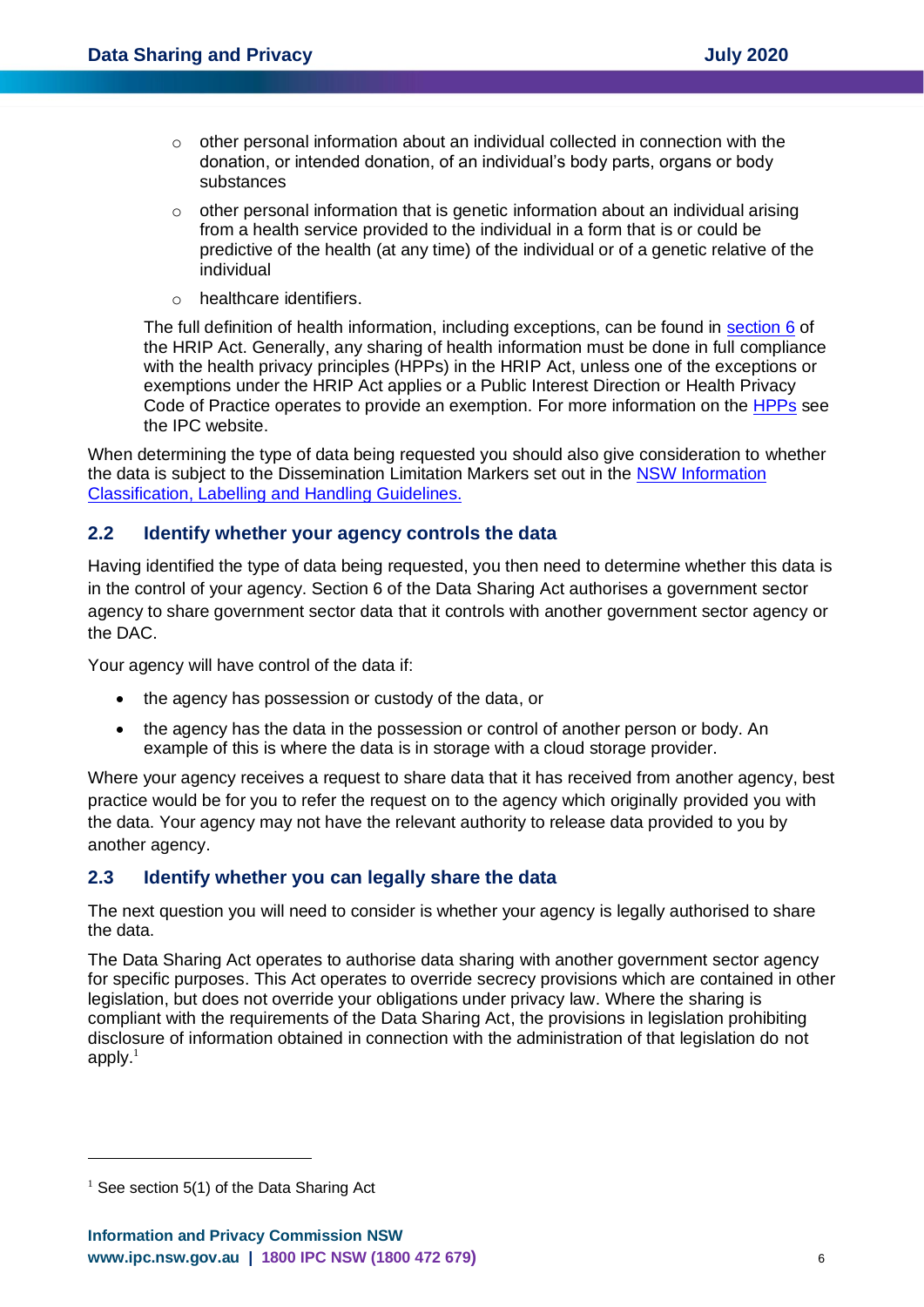You will need to determine whether the data sharing request under consideration meets the purpose test under section 6 of the Data Sharing Act:

- to enable data analytics to identify issues and solutions regarding Government policy making, program management and service planning and delivery by government sector agencies
- to enable related government sector agencies to better develop Government policy making, program management and service planning and delivery by the agencies
- other purposes prescribed by regulation.

Any sharing under the Data Sharing Act must also be done in accordance with the PPIP Act, HRIP Act and any applicable Public Interest Direction or Privacy Code of Practice made under the privacy legislation

It should be noted that the Data Sharing Act does not authorise, permit or require the sharing of government data that is excluded information under Schedule 1 or Schedule 2 of the *Government Information (Public Access) Act 2009* (GIPA Act). <sup>2</sup> <sup>3</sup> Examples include Cabinet information, privileged information, information that is subject to secrecy provisions under specified legislation, etc.

In some circumstances data sharing for specific purposes is authorised by a Public Interest Direction or a Privacy Code of Practice made under the PPIP Act or HRIP Act. Further information on the PIDs and Codes currently in operation can be found on the IPC website.

If the data sharing request is made by an organisation or agency outside the NSW Government sector, you will need to consider whether your agency is authorised to share data in these circumstances. For example, some laws prohibit an agency from disclosing information obtained in connection with the administration of that legislation or may place limits on the organisations or persons with whom an agency can share data.

You will need to be aware of these restrictions before you undertake an assessment of a data sharing request. If you are unsure about whether your agency is subject to legislative restrictions on data sharing, you should seek advice from your agency's legal unit.

# **2.4 Identify the purpose for sharing the data**

The next key consideration is the purpose for sharing the data.

The risks and benefits of sharing data will vary depending on how that data will be used and by whom. Statistical data which will provide input into the performance analytics of a specified program, for example, will carry a different set of risks than if that same data was intended to be used as easily-accessible test data for a prototype machine-learning system.

If you are sharing with a NSW government sector agency, then the purpose test under section 6 of the Data Sharing Act must be met before you can rely on the authority under the data Sharing Act (see section 2.3 above). If you are sharing with a non-government organisation, you should ensure that you understand the purpose for which the data is being requested.

 $2$  See section 5(2) of the Data Sharing Act.

<sup>&</sup>lt;sup>3</sup> Clause 6 of Schedule 1 of the GIPA Act provides that it is to be conclusively presumed that there is an overriding public interest against disclosure of excluded information of an agency unless the agency consents to the disclosure.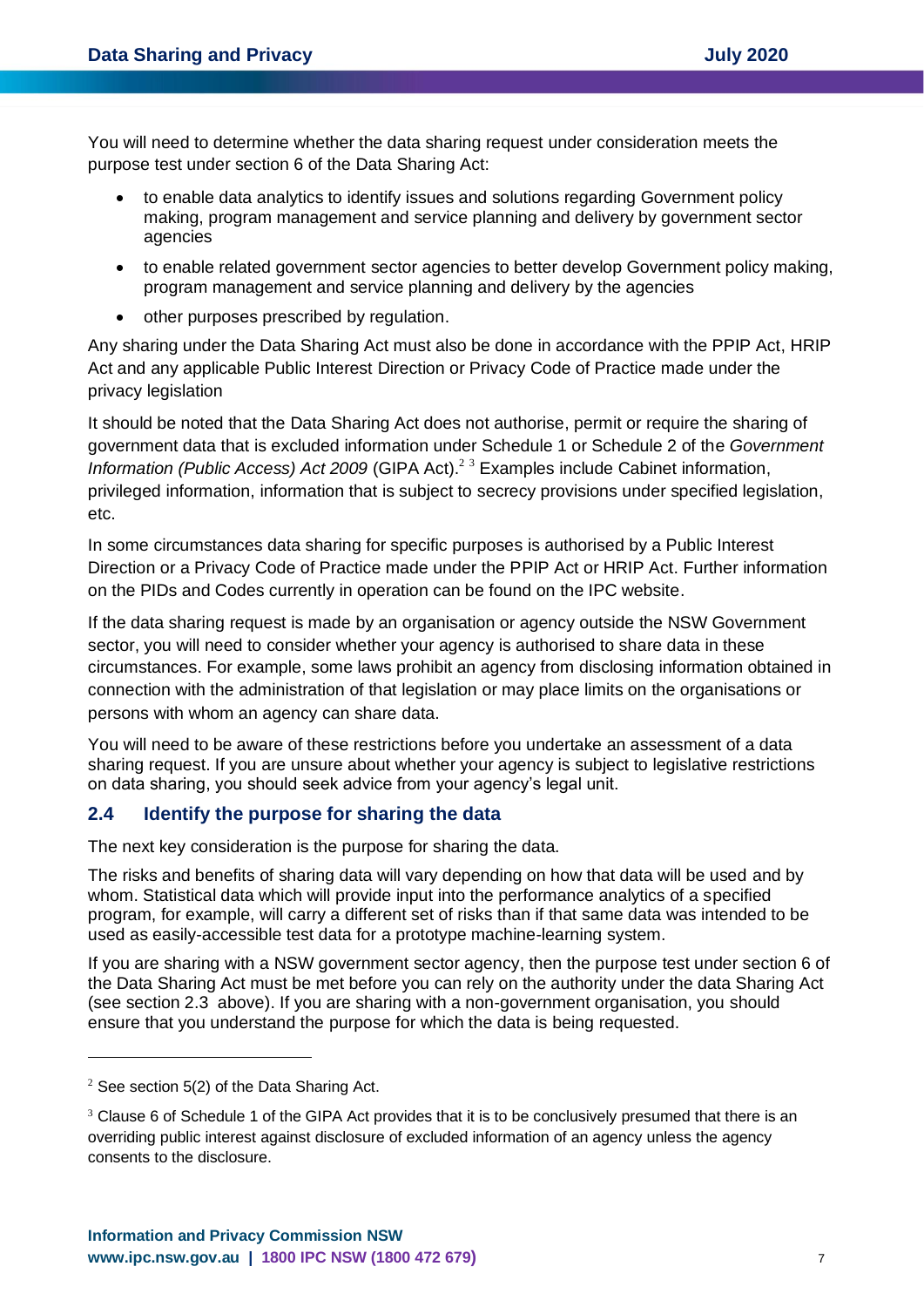Make sure that the sharing is for a specified purpose and that the purpose is understood by both parties. The formalisation of the agreed purpose in a data sharing agreement or memorandum-ofunderstanding is strongly encouraged as best practice and would be useful for future management and decision making.

At this stage of the process you should also consider the following matters:

#### **Is the data fit for purpose?**

Consideration should be given to whether the data requested are suitable for use in the manner intended by the requesting party. The data custodian will be able to advise whether the data is fit for the intended purpose and can provide you with a [data quality statement.](https://www.digital.nsw.gov.au/data-quality-tool/identify)

For further information on data quality, see the NSW Government Standard for Data Quality [Reporting.](https://www.digital.nsw.gov.au/sites/default/files/NSW%20Standard%20for%20Data%20Quality%20Reporting%20v1.2%20FINAL.pdf)

#### **2.5 Follow your agency's data sharing policy**

Agencies may already have a data sharing policy in place. A data sharing policy is one which addresses the types of data agencies have in their custody, the principles and strategy around the sharing of that data and the governance and management procedures that should be followed when that data is being shared.

If the data requested is personal or health information, you should also review your agency's privacy management plan (PMP). The PMP should provide guidance on how your agency complies with the IPPs and HPPs, including collection, use and disclosure requirements. The PMP should be publicly available on your agency website.

#### **2.6 Document your specific risks and mitigations**

Once the type of data and the purpose of data sharing is determined, specific risk and mitigation strategies should be identified. In order to identify risks, consider any state-wide requirements or sector-specific requirements such as the agency's enabling legislation.

If the data requested includes personal or health information consider whether you should undertake a privacy impact assessment (PIA). A PIA can help you to identify and minimise privacy risks involved in a data sharing request. This will be especially important where the request involves sharing large data sets for linakge projects or unit-record level data.

The IPC has published a [Guide to Privacy Impact Assessments in NSW](https://www.ipc.nsw.gov.au/guide-privacy-impact-assessments-nsw) that will assist you with this process.

Ensure that any mitigations that are to be applied to control risks are thoroughly documented in the data sharing agreement or MOU.

The following considerations should address the main areas of risk and help identify any appropriate mitigations.

#### **Use considerations**

It is important to consider the risks associated with how this data is intended to be used by the recipient. Regardless of data type, there are potential risks arising from instances where data is misused or mishandled. Consider the following questions when assessing potential risks:

- Is the proposed use of the data appropriate?
- What public benefit will it deliver?
- If the request involved personal information, could the same outcome be achieved with deidentified information?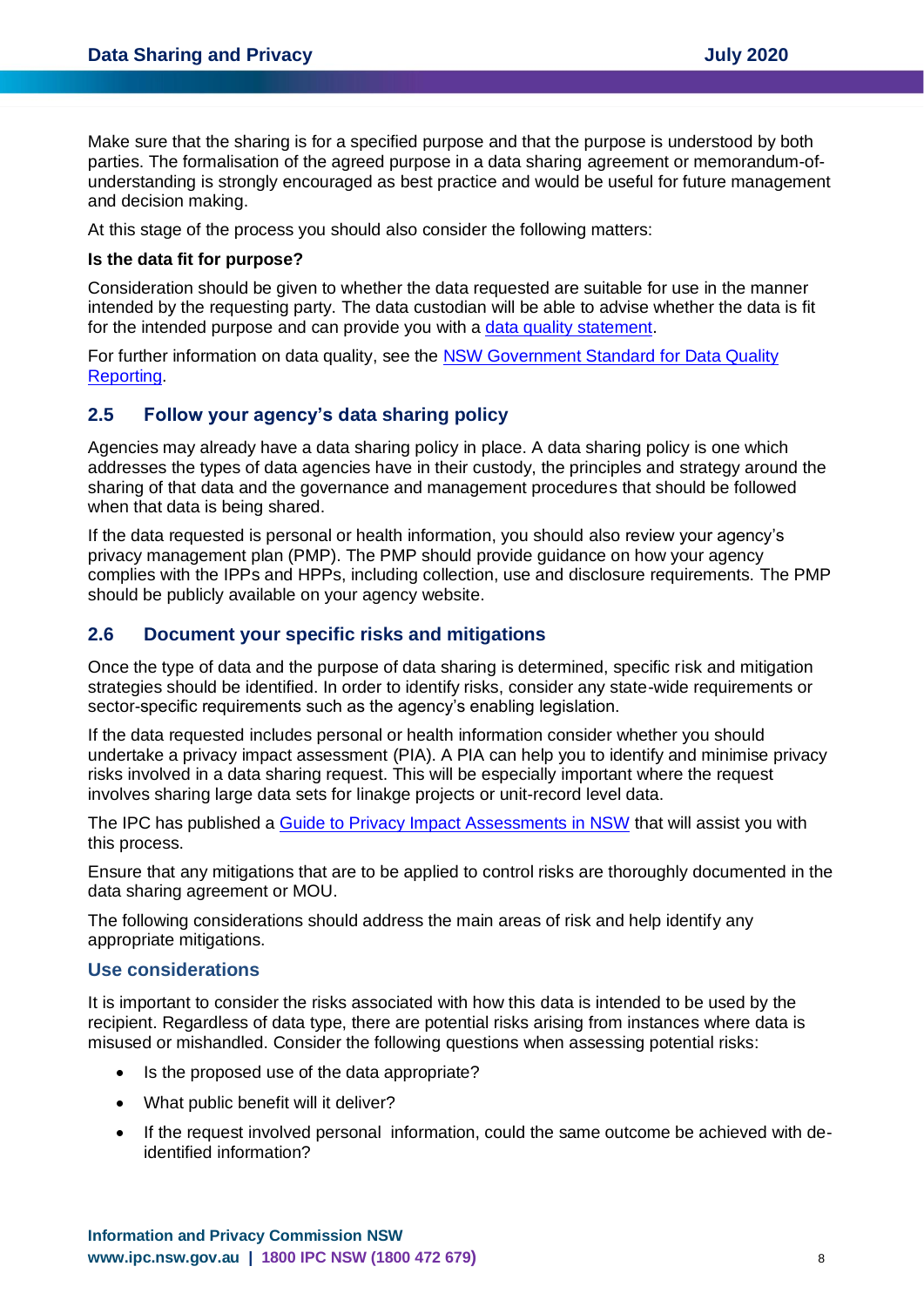- Does the proposed use involve using personal information for a purpose other than for which it was collected?
- Can the recipient be trusted to use the data appropriately?
- Does the recipient have the skills to analyse the data?
- Are there sufficiently robust governance arrangements in place to ensure that the privacy, confidentiality and security of the data will be maintained?

#### **The following hypothetical case study is provided to illustrate how the use consideration may be applied.**

#### **Sharing data between government sector agencies**

The Department of Education is developing a program to increase the rates of recreational fitness among public school students. In order to best target this program, the Department of Education has made requests to local councils to provide playground, aquatic centre and sports facility location information. The Department of Education intends to use this information to tailor the materials it is developing for schools to the particular facilities in each schools' local area. In return, the Department is sharing aggregated data with local councils about the number of students in their local government areas by age group and gender, which councils can use in their forward civil works planning.

The purpose of the data sharing in this instance is to enable better service planning and delivery, which is a permitted purpose under the Data Sharing Act. The Department of Education will develop a data sharing agreement between it and the councils involved which outlines their respective data govenrnance responsibilities as data custodians, thereby satisfying the safeguard requirements. After this has been developed, the data sharing is able to take place. This request is not dealing with information that identifies individuals and as such is not subject to the requirements in either the PPIP or HRIP Acts.

### **Commercial considerations**

Data sharing could result in a breach of contractual or other commercial agreements. If you are dealing with commercially-sensitive data, consider the following questions:

- What parties are involved in collecting and using this data?
- Would sharing the data violate any existing contracts or commercial agreements?

Confidential, commercial-in-confidence or commercially sensitive information should be dealt with in a way that complies with any relevant contractual or legal obligations and does not affect the personal, professional, financial or commercial interests of an individual. It is usual for privacy requirements to be included in the relevant contractual arrangements.

You should seek advice from your agency's legal unit when considering a request to share data that may be commercially-sensitive or commercial-in-confidence.

### **Privacy considerations**

If personal or health information is being shared by or with a public sector agency, the data sharing must be done in full compliance with the PPIP Act or the HRIP Act, unless one of the exceptions or exemptions under the PPIP Act or HRIP Act applies or a Public Interest Direction or Privacy Code of Practice operates to provide an exemption. The IPPs or HPPs must be complied with and appropriate privacy safeguards embedded in the data sharing agreement.

#### **Will the sharing comply with the disclosure principle?**

A public sector agency can only share (disclose) personal information if one of the exceptions under section 18 of the PPIP Act (or another exemtion under the Act) applies: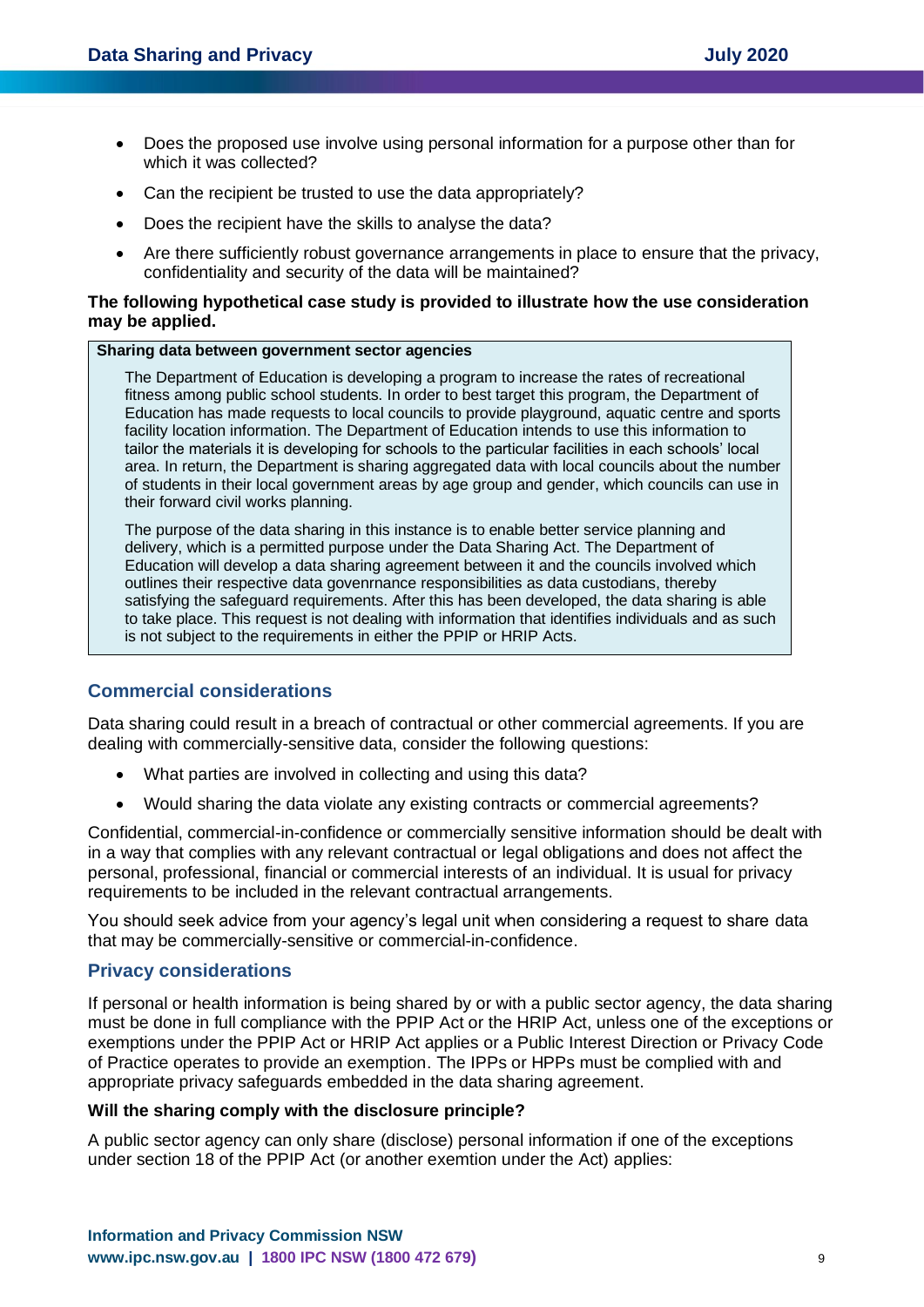- the disclosure is directly related to the purpose for which the information was originally collected and the agency has no reason to believe the individual whose information is to be shared would object to it being shared
- the individual is likely to be aware or has been made aware that information of that kind is usually shared
- the disclosure is necessary to prevent or lessen a serious and imminent threat to the life or health of the individual or another person.

Note that different exceptions apply in relation to health information under the HRIP Act.<sup>4</sup>

Sharing personal or health information for purposes that were not disclosed to the individual when the information was collected may result in a breach of the PPIP or HRIP Acts unless one of the exemptions under Part 2 Division 3 of the PPIP Act apply or a Public Interest Direction or Privacy Code of Practice operates to provide an exemption.

There may be additional security or ethics requirements depending on the type of data being shared. For example:

- financial information, or other types of sensitive information, may require certain encryption standards
- approval from an ethics committee may be required where personal or health information is to be used for research purposes.<sup>5</sup>

#### **Is consent required?**

Determine whether consent is required from the individuals who are the subject of the personal information. If the information has not been de-identified and the individuals did not consent to data sharing at the time of collection, or if the shared data is being used for a purpose other than that for which it was collected, consent will generally be required (unless authorised by a Human Research Ethics Committee approval or by another law). Sections 17-19 and 26 of the PPIP Act outline the consent requirements for the use or disclosure of personal information.

Different consent requirements apply to health information and you should review HPP 11 to determine whether any of the listed exceptions apply in the context of the specific data sharing request.

### **Can access and correction processes be maintained?**

Are there existing processes in place which allow people to update, correct or amend their personal or health information where necessary? These processes should be specified in the data sharing agreement and maintained for the life of the agreement. There are obligations in relation to amending personal information in section 15 of the PPIP Act and HPP 8 of the HRIP Act.

#### **Can the appropriate storage and access controls be maintained?**

The sharing agency should confirm that the recipient has the appropriate technical and physical controls in place to keep the data secure.

Section 12 of the PPIP Act addresses the retention and security obligations for personal information and HPP 5 addresses the retention and security obligations for health information.

<sup>4</sup> See Clause 11 of Schedule 1 of the HRIP Act (HPP 11) for further details of the exceptions that apply.

<sup>&</sup>lt;sup>5</sup> For further information on the disclosure of personal or health information for research purposes, see the relevant IPC Statutory Guidelines available on the IPC website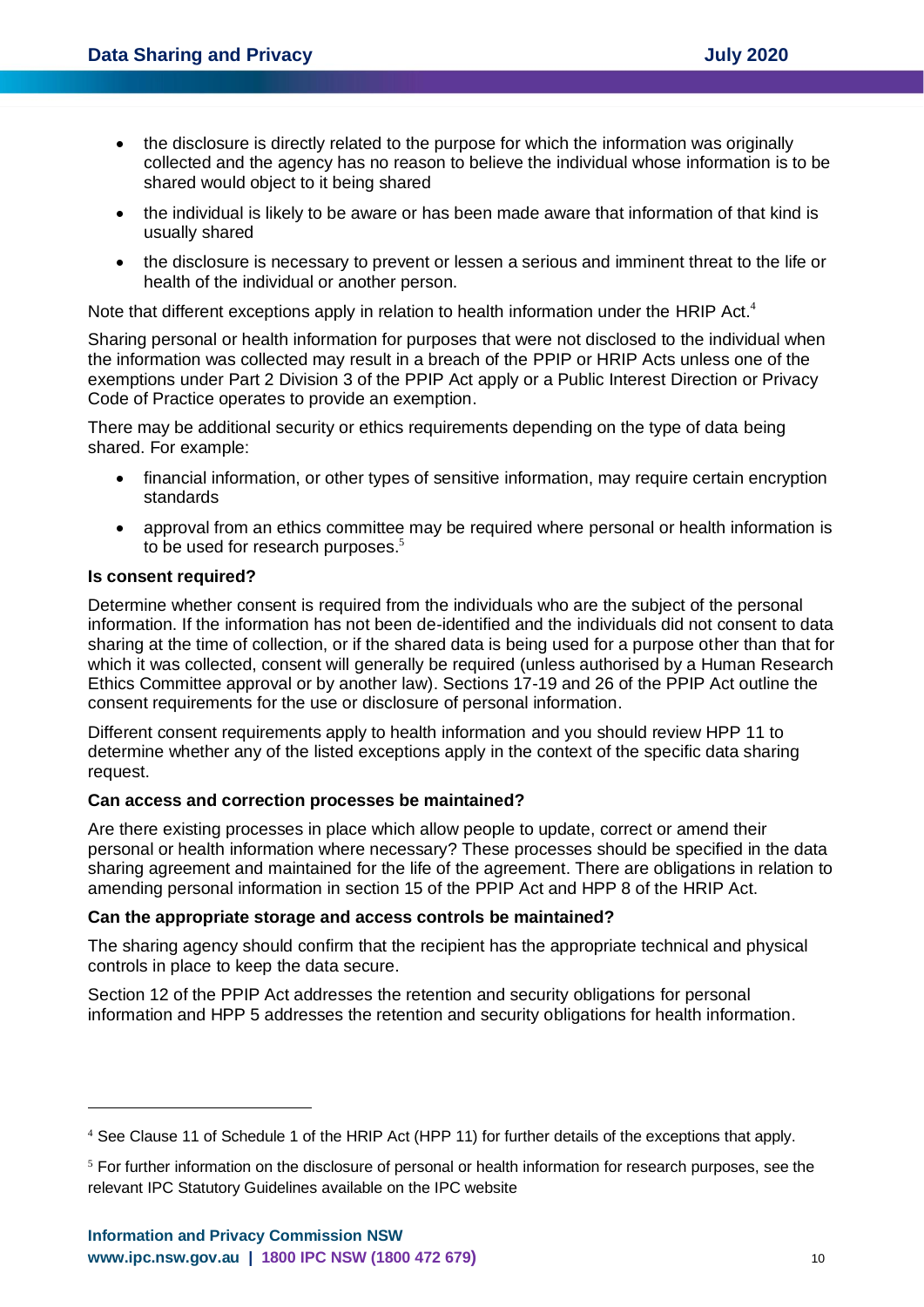#### **Will 'sensitive' personal information be safeguarded?**

Special restrictions apply to certain types of personal information under section 19(1) of the PPIP Act. This includes includes information about an individual's ethnic or racial origin, political opinions, religious or philosophical beliefs, sexual activities or trade union membership.<sup>6</sup> An agency cannot share this type of personal information without an individual's express consent.

Generally, an agency can only disclose this personal information without consent where it is necessary to prevent a serious and imminent threat to any person's life or health, unless one of the exceptions under the PPIP Act applies or a Public Interest Direction or Privacy Code of Practice operates to provide an exemption.

Note that section 19(1) establishes a high threshold test which must be met before disclosure is permitted. Unlike some other exceptions under the PPIP Act (see for example section 18(1)(c)), section 19(1) requires that the disclosure be 'necessary to prevent a serious and imminent threat' rather than requiring that the agency 'believe on reasonable grounds' that the disclosure is necessary to prevent or lessen a serious or imminenet threat. This is an objectively higher threshold test to meet.

#### **Will data be transferred to an organisation outside of NSW?**

Transborder data flows involving personal or health information, including sharing data with Australian Government agencies, are only permitted in certain circumstances. These include:

- where the recipient is in a jurisdiction which upholds principles similar to those in the PPIP/HRIP Act
- where all individuals whose information is to be shared have consented to the sharing
- where the sharing is required for the conclusion or performance of a contract.

If you are considering sharing data that contains personal or health information across borders, ensure that you are complying with the requirements under HPP 14 or section 19(2) of the PPIP Act.

# **Additional considerations for health information**

Further considerations should be taken into account when dealing with health information.

#### **Is the data being shared for a secondary purpose?**

Where health information has been collected for a specific purpose, it should not be shared for another purpose (a secondary purpose) unless a specific exception applies. The secondary purpose exceptions are set out in HPP 10 (use) and HPP 11 (disclosure) of Schedule 1 of the HRIP Act and include:

- the management of health services
- law enforcement purposes
- to lessen or prevent a serious and imminent threat to the life, health or safety of the person or another
- training or research purposes
- to locate a missing person.

 $6$  See section 19(1) of the PPIP Act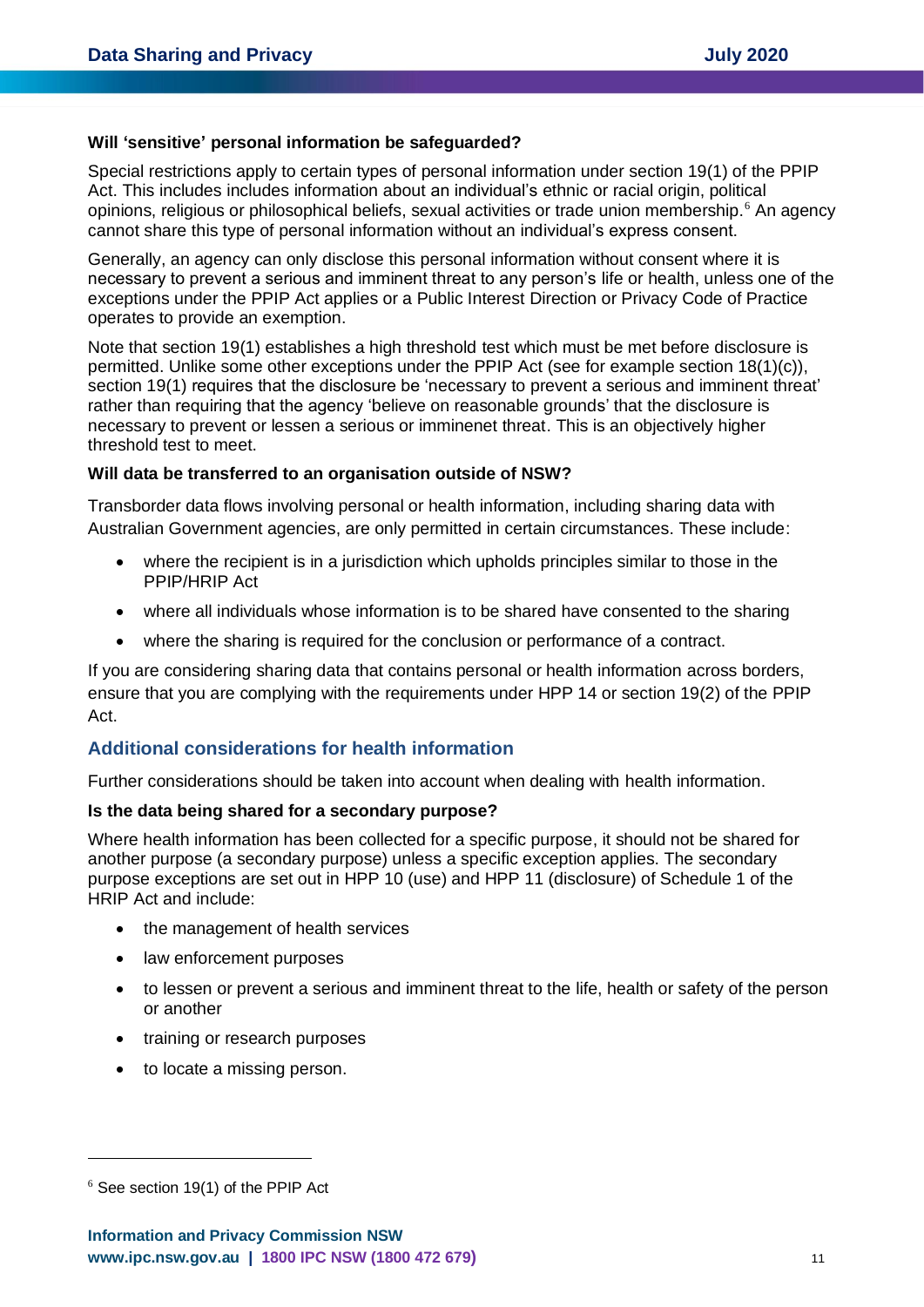The exceptions under HPP 10 and 11 only operate in specific circumstances and you should consider seeking advice from your agency's legal unit or privacy contact officer before relying on one of the exceptions contained within the provisions. For example, in some circumstances you may be required to fully de-identify health information before sharing it with another public sector agency.

Where health information is shared in accordance with one of the secondary purpose exceptions, the recipient must not use or disclose the information for a purpose other than the purpose for which the information was given to them. The data sharing agreement should explicitly set out the purpose for which any health information has been shared, the permitted uses of that health information and whether the recipient may disclose the health information to a third party.

More information on the [HRIP Act and permitted secondary uses](https://www.ipc.nsw.gov.au/privacy/privacy-resources-private-nsw-health-service-providers) can be found on the IPC website.

#### **Does the data contain healthcare identifiers?**

A healthcare identifier is a unique number that has been assigned to an individual patient or a healthcare provider for the purpose of managing or communicating health information.<sup>7</sup> An agency can only assign a healthcare identifier to an individual if it is reasonably necessary to carry out its functions efficiently.<sup>8</sup>

The sharing of health care identifiers is subject to the same disclosure rules as other health care information. HPP 11 in Schedule 1 of the HRIP Act sets out the principles governing disclosure of health infomation. The IPC recommends that you seek advice from your agency's legal unit or privacy contact officer before sharing data containing healthcare identifiers.

#### **Does the data sharing involve linkage of health records?**

HPP 15 must be complied with if the data sharing involves computerised linkage of health records. HPP 15 requires express patient consent if data sharing involves computerisied linkage of health records.

<sup>7</sup> The HRIP Act defines 'healthcare identifier' to have the same meaning as under the *Healthcare Identifiers Act 2010* (Cth).

<sup>8</sup> Clause 12(1) of Schedule 1 of the HRIP Act.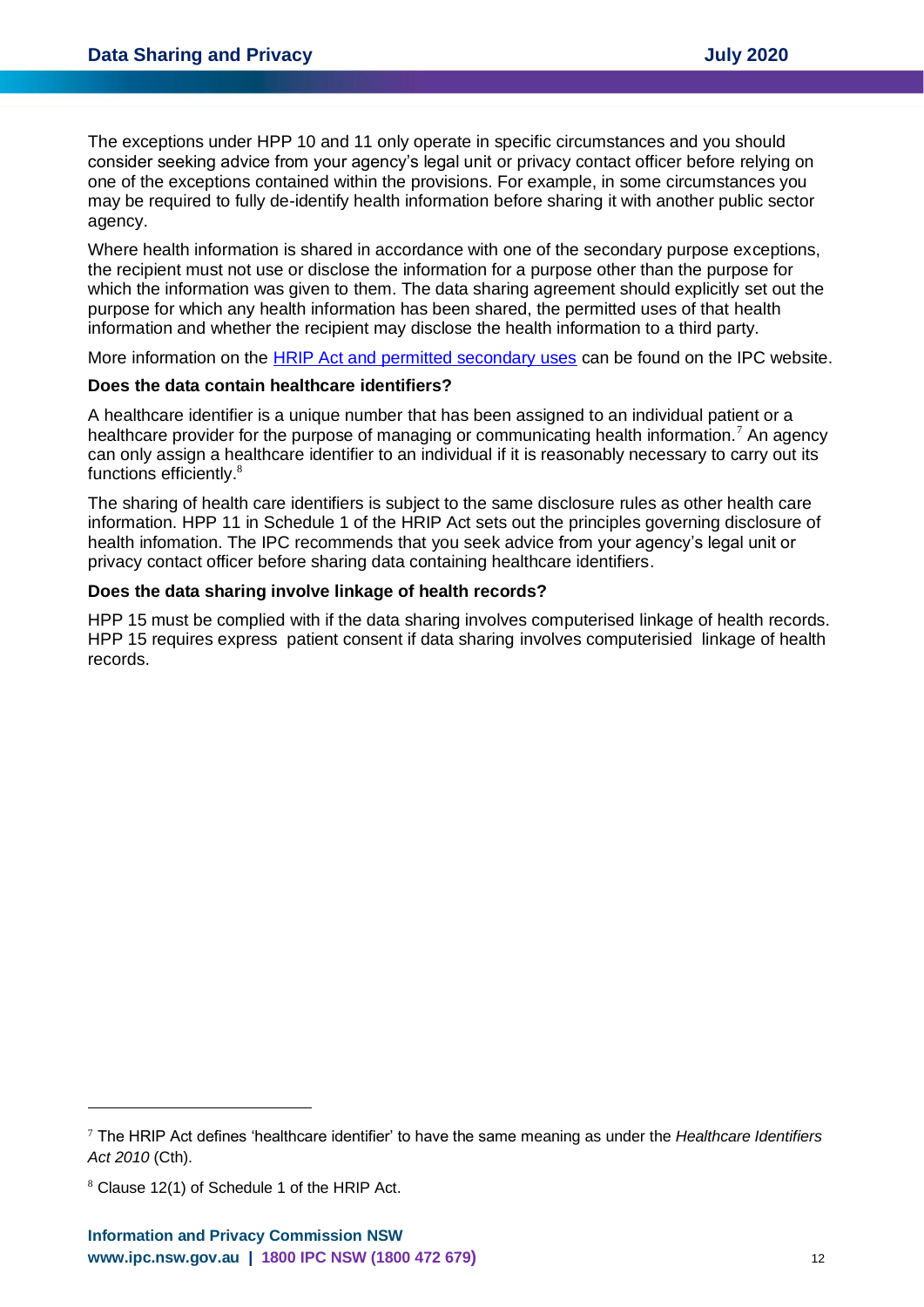#### **The following hypothetical case study is provided to illustrate issues for consideration when sharing personal and health information**

#### **Sharing Personal and Health Information**

A university is conducting a research program into the impact of chronic health conditions on school performance and the effectiveness of early intervention programs. The research program intends to look at school attendance patterns and progression journeys for a cohort with specific chronic conditions.

The university has submitted requests to the Ministry of Health and the Department of Education seeking access to identified datasets about the cohort of students which contain their names, dates of birth and addresses, as well as the respective health and school performance information for each student. The university intends for the deidentified research findings to be provided to the agencies involved for their use in policy making, program development and service planning.

The purpose of the data sharing is to facilitate better policy making, program development and service planning. As the data involved contains both personal and health information, it needs to satisfy the requirements under the PPIP and HRIP Acts.

As an alternative to providing personal and health information, the agencies propose provision of the data after it has been through a linkage process to remove personal identifiers. Data linkage will enable the research team to identify school attendance patterns and progression journeys without revealing the identiy of the students in the cohort being studied.

A data sharing agreement is developed between the agencies and the research team that sets out the roles and responsibilities of each of the parties in relation to the handling of data.

# **2.7 Agency-specific considerations**

The agency providing the data and the recipient must have in place the appropriate data custody and control arrangements to ensure that general data requirements are being adhered to. Your agency will have in place a records management program which ensures it meets its obligations under the *State Records Act 1998* (State Records Act), as well as compliance with obligations under the GIPA Act and the PPIP and HRIP Acts.

Also consider any relevant obligations in enabling legislation, agency-level data sharing policies, or privacy policies. Relevant contacts in your agency, such as the legal unit or the privacy contact officer, will be able to confirm whether there are additional agency or sector specific requirements that must be adhered to.

Questions you will need to consider include:

- Is the data sharing compliant with agency-level polices or enabling-legislation?
- What records are involved and will the records managements program obligations be complied with?
- Is the recipient of the data aware of these obligations?

#### **2.8 Decide whether the data should be shared**

Decisions around whether data should be shared should involve an evaluation of the risks involved with sharing the data. There are some situations where data should never be shared:

- where sharing would breach the disclosure principle under the PPIP Act or HRIP Act and no exceptions or exemptions apply
- if sharing with a non-government organisation, where this would breach any confidentiality or information sharing provisions under legislation applicable to the agency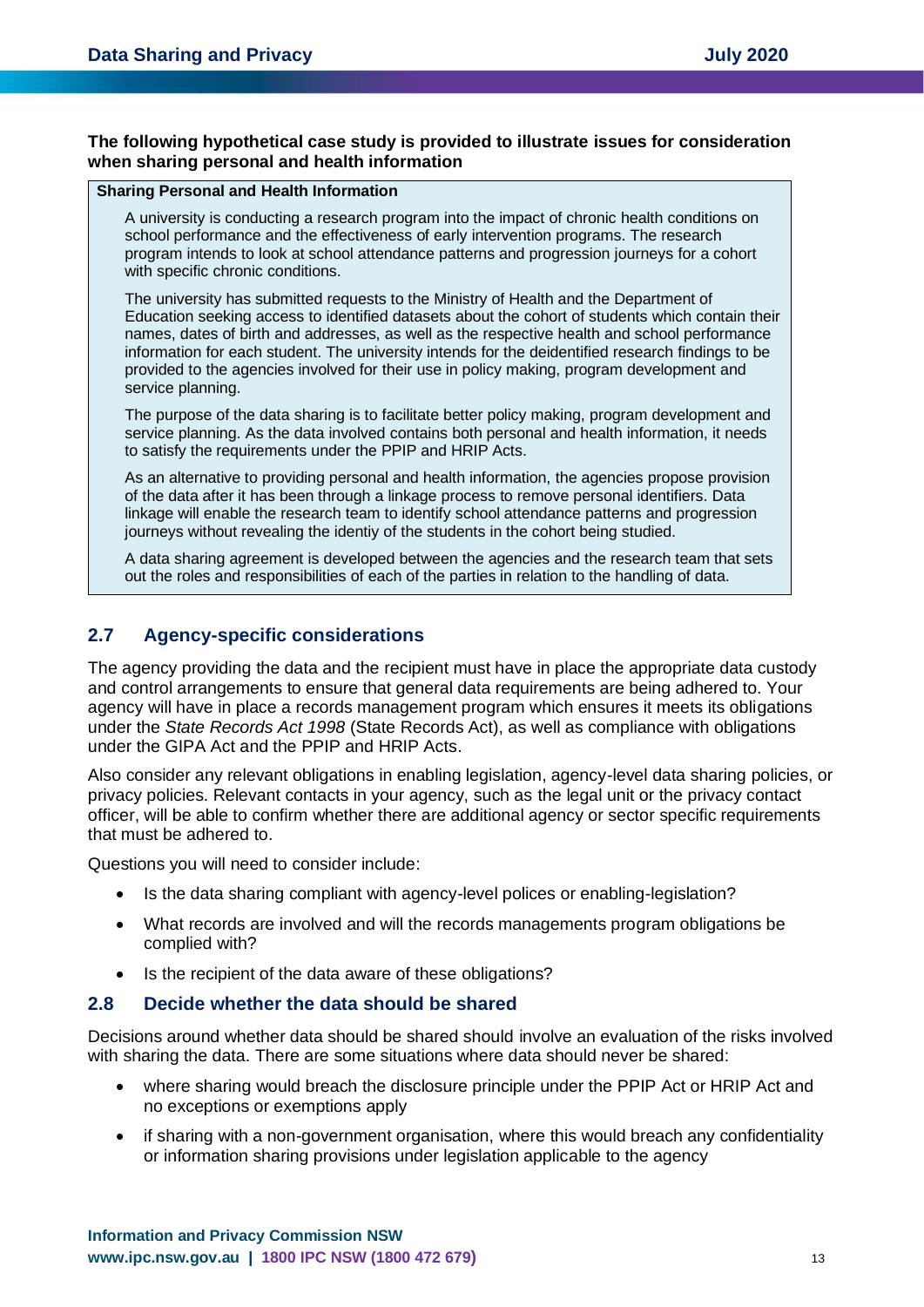• where the data requested is information subject to a conclusive presumption of an overriding public interest against disclosure (Schedule 1) or is excluded information (Schedule 2) under the GIPA Act and there has been no consent to disclosure by the relevant agency.

Contact the privacy contact officer in your agency to assist you in determining whether these circumstances apply.

Where the circumstances described above do not apply, consider the following questions:

- Does the use or disclosure of the information expressly relate to a proper purpose within the functions and responsibilities of the agency?
- If personal information will be shared, has the individual/s whose personal information is being shared consented or received appropriate notification of how your agency uses or discloses personal information?

Based on your knowledge of the data type, purpose for sharing, and the risks and mitigations associated with sharing, determine whether the benefits outweigh the risks of the data sharing for the specified purpose. If there are no further actions that can be taken to mitigte the risks, the data should not be shared. See Appendix 1 for a flowchart illustrating this process.

# **2.9 Exemptions and modifications to the IPPs/HPPs**

There may be circumstances where there is a strong public interest case for sharing personal or health information, but no relevent exemption under the PPIP Act or HRIP Act authorises disclosing the information. In these circumstances consideration should be given to whether it would be appropriate to seek an exemption or modification of the relevant IPP/HPP to enable the sharing to occur.

The PPIP Act and HRIP Act both contain provisions for the making of a Public Interest Direction (PID) or Code of Practice. These are legal instruments which provide an exemption from, or make a modification to, an IPP or HPP. PIDs apply temporarily and are used for transitional or short-term purposes. Codes are intended for longer-term exemptions or modifications.

PIDs and Codes can only be made where there is a strong public interest case. A PID or a Code would only be appropriate for projects with a strong public benefit or where data sharing is necessary to provide services to the public.

Further information on [PIDs](https://www.ipc.nsw.gov.au/privacy/nsw-privacy-laws/public-interest-directions) and [Codes](https://www.ipc.nsw.gov.au/privacy/nsw-privacy-laws/privacy-codes-practice) can be found on the IPC website.

# <span id="page-13-0"></span>**3.Preparing to share**

# **3.1 Clarify the approval process**

Once you have made the decision to share, it is good practice to clarify the approval process for the sharing of data. Your agency may have in place a standard approval process for sharing data.

The approval process should address the role and responsibilities of all agencies involved in the process.

### **3.2 Establish data governance arrangements**

There should be formal documentation which sets out the data governance arrangements between the sharing agency and the recipient.

This documentation should set out the roles and responsibilities of both parties and address the specific requirements around the collection, storage, use, disclosure and disposal of the data. Specifically, it should include: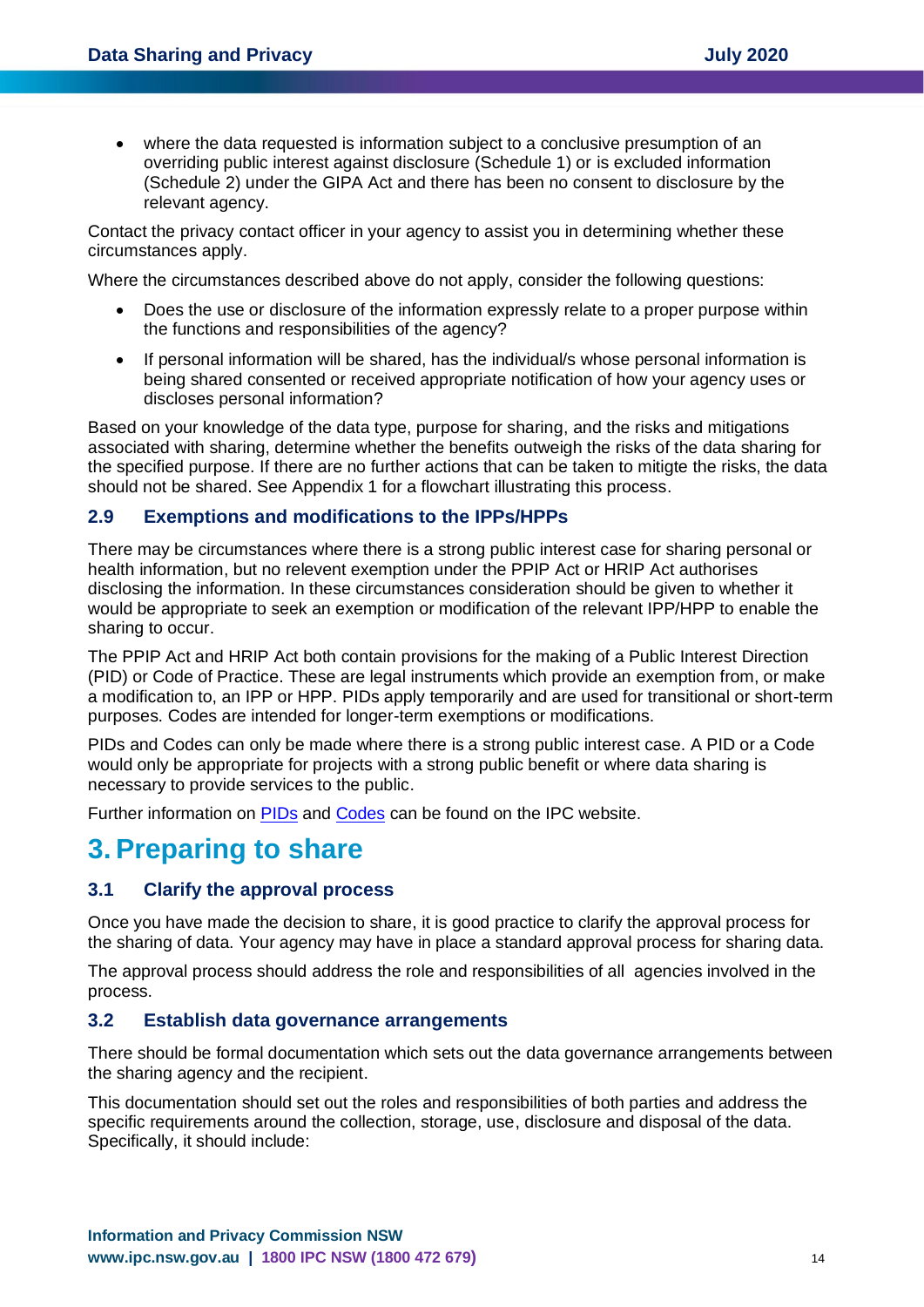- the name and contact details of the sharing agency, the recipient of the data and their representatives
- the specific data that is being shared
- whether any personal or health information is being shared and the legal baasis for sharing this data
- the purpose for sharing the data
- an acknowledgement that the data is being shared in compliance with all relevant **legislation**
- the name and contact details of the data owner and/or data custodian within all parties to the agreement.The data owner is a senior officer within the agency who is responsible for the quality of the data set.<sup>9</sup> Custodianship involves formally assigning rights and responsibilities for data and information assets, including capture and management on behalf of the NSW Government.<sup>10</sup>
- how the data will be shared
- how the data will be stored by the recipient
- how consent arrangements have been addressed note that consent will only be applicable in some circumstances
- whether there are constraints on the further release of the data
- how any data corrections will be handled
- the details of ongoing audit or monitoring arrangements
- the details of how data will be disposed or returned at the end of the agreement
- the archiving responsibilities of each party in relation to the State Records Act, if applicable $11$
- any other obligations resulting from enabling legislation of either party
- the date, time and duration of the agreement.

The format this takes could be a memorandum-of-understanding or a data sharing agreement.

The Deparment of Customer Serice has developed a prototype [Data Sharing Agreement](https://data.nsw.gov.au/data-sharing-agreement-generator-prototype-v2)  [Generator.](https://data.nsw.gov.au/data-sharing-agreement-generator-prototype-v2) Once fully operational, the Generator will provide a digital tool that NSW Government agencies can use to create or update existing data sharing agreements.

The Office of the National Data Commissioner has also published a [data sharing agreement](https://www.datacommissioner.gov.au/resources/draft-data-sharing-agreement-template)  [template](https://www.datacommissioner.gov.au/resources/draft-data-sharing-agreement-template) that sets out the key matters that should be contained in a data sharing agreement. It should be noted that this is a general purpose template and does not address requiments under any specific legislative regime.

<sup>9</sup> For further information on the role and responsibilities of the data owner, see th[e Data Sharing Checklist for](https://data.nsw.gov.au/data-sharing-checklist-data-owners)  [Data Owners](https://data.nsw.gov.au/data-sharing-checklist-data-owners) prepared by Data.NSW.

 $10$  For further information see the [NSW Data and Information Custodianship Policy](https://www.digital.nsw.gov.au/sites/default/files/NSW%20Data%20and%20Information%20Custodianship%20Policy%20v1-0.pdf)

<sup>&</sup>lt;sup>11</sup> See section 12 of the State Records Act for the records management obligations of public sector agencies.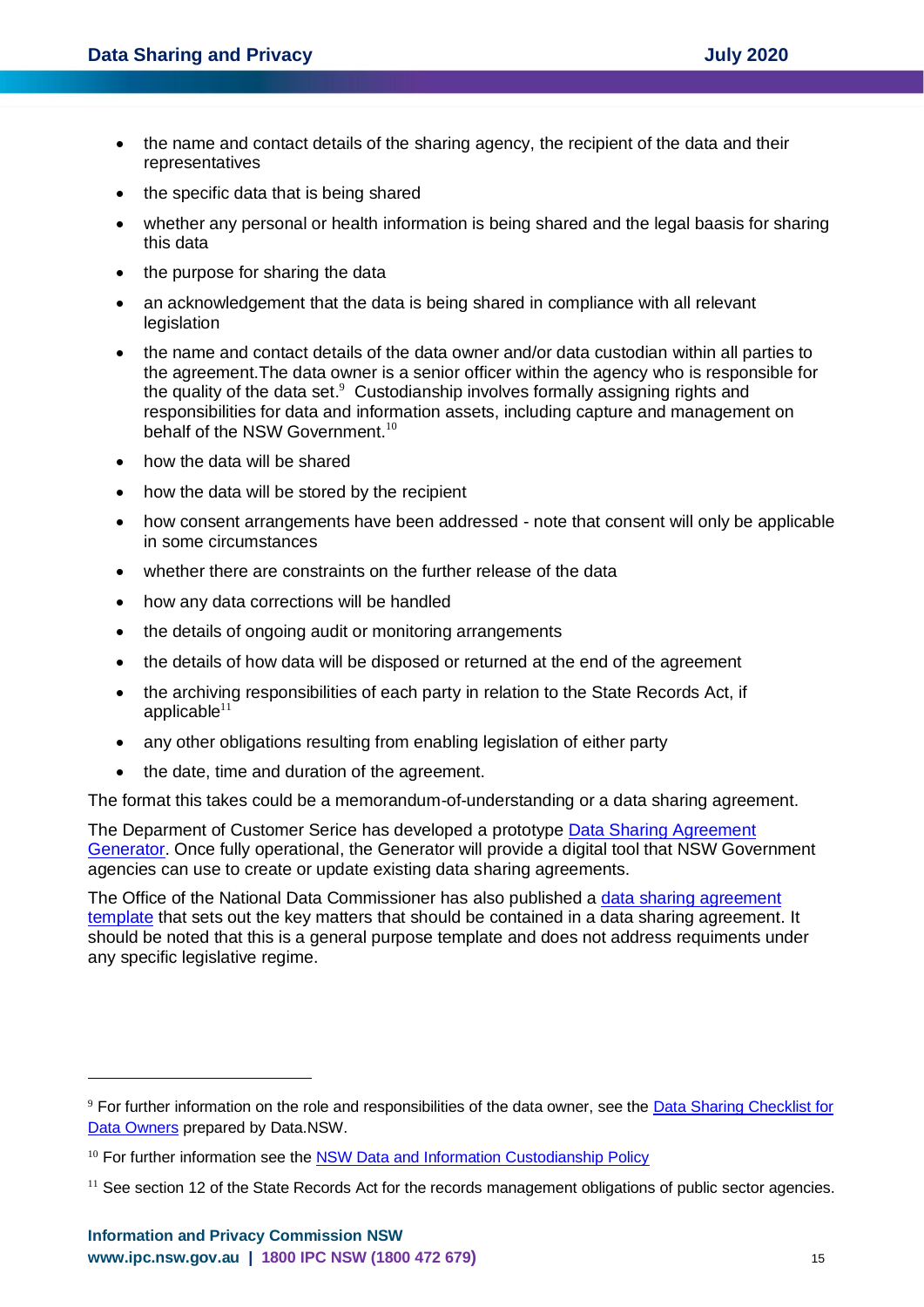### **3.3 Confirm the receiving environment**

The sharing agency needs to be satisfied that the recipient has procedures in place to protect the data that are equivalent to those of the sharing agency.

The sharing agreement should detail how the recipient will receive the data and how it will be transferred and stored. This includes identifying any third-party or cloud providers that may be involved and the compliance of those third parties with data security standards (particularly if the cloud providers transmit or store data off shore); and ensuring that the recipient has appropirate safeguards in place to secure the data from unauthorised access by third-parties.<sup>12</sup>

The data recipient is responsible for ensuring that any obligations are met in arrangements where the received data is subject to data analytics work conducted by a third party, including the requirements that the data should only retained for as long as it is needed, subject to the requirements under the State Records Act.

# **3.4 Prepare the data for sharing**

Before releasing data to another agency or organsiation consideration should be given to any treatment of the data necessary to control risk. Questions to consider during this process include:

#### **Is all of the data relevant to the proposed purpose?**

Sharing more data than is actually needed increases risks of unauthorised access and disclosure, so ensure that the data being shared is directly relevant to the agreed purpose. Consider exactly which data elements will need to be shared.

A best practice approach to data sharing involving personal or health information is to share data that is not identifiable where that data can meet the needs of the data user, and only share identifiable data if strictly necessary, and then in accordance with relevant privacy legislation.

Consider whether there are controls or treatments that should be applied to the data prior to release. For example, data minimisation, data aggregation, removal of direct identifiers or suppression of individual records.

### **Can the information be de-identified?**

De-identification is a process that renders personal information into a form that is not identifiable.<sup>13</sup> Information that has undergone an appropriate and robust de-identification process is not personal information and therefore not subject to the PPIP Act or HRIP Act.

If possible, consider de-identifying information – including redaction where appropriate – before it is shared in order to protect the privacy of individuals and facilitate more secure data sharing.

There are risks of re-identification with any dataset. These risks may be hightened when a dataset contains small population sizes and when linking with other datasets. De-identification should not be the only mitigation strategy applied to protect against the risk of unauthorised disclosure of personal data. The IPC recommends that agencies seek expert advice in relation to complex deidentification matters.

More information on [de-identification](https://www.ipc.nsw.gov.au/fact-sheet-de-identification-personal-information) can be found on the IPC's website.

<sup>&</sup>lt;sup>12</sup> See the NSW Government Cyber Security Policy for further details on

<sup>&</sup>lt;sup>13</sup> For further information on de-identification see [The De-Identification Decision-Making Framework](https://publications.csiro.au/rpr/download?pid=csiro:EP173122&dsid=DS3) published by CSIRO and Data 61 and [Privacy-Preserving Data Sharing Frameworks](https://www.acs.org.au/insightsandpublications/reports-publications/privacy-preserving-data-sharing-frameworks.html) published by the Australian Computer Society.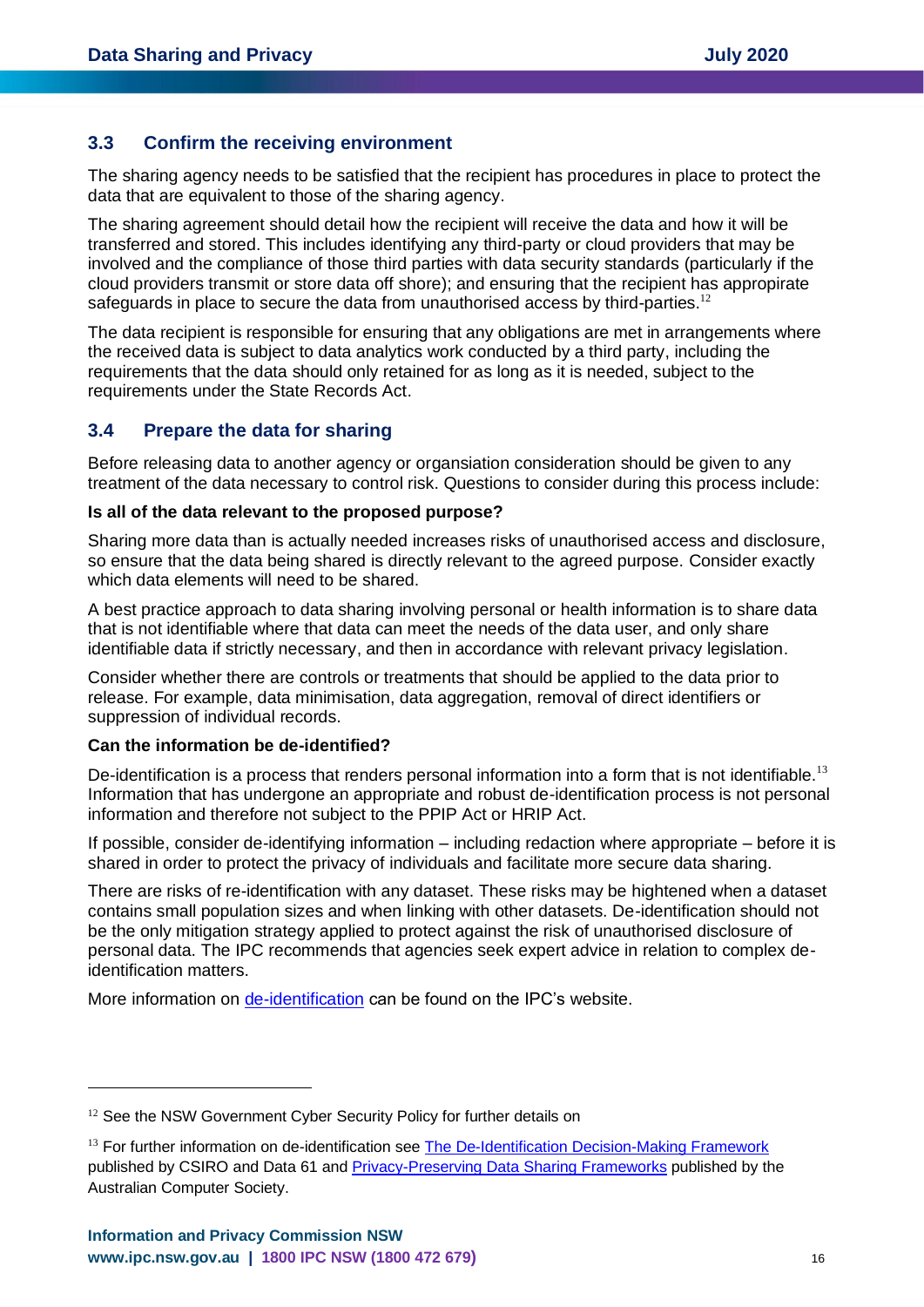# <span id="page-16-0"></span>**4. After you share**

# **4.1 Oversight and auditing mechanisms**

The governance documentation supporting the data sharing should state what ongoing auditing or monitoring processes will be in place to make sure obligations outlined in the data sharing agreement or other governance documents are being followed. The nature and duration of the data sharing will inform the focus and frequency of any auditing processes required.

The sharing agency should consider the following questions when determining the scope of audits and monitoring, especially when sharing personal or health information:

#### **Is the data being used only for the purpose for which it was shared?**

The auditing mechanisms established by the data sharing agreement should require the recipient to undertake regular audits of its use of the data to ensure that it is only used for the specfic purposes outlined in the agreement.

#### **Are the access and storage arrangements secure?**

The information should continue to be stored and accessed according to the standards agreed to at the time of sharing. Any changes to this should be communicated to and agreed to by the sharing agency. The specific retention and security obligations for personal information are set out in section 12 of the PPIP Act and HPP 5 of the HRIP Act.

# **Can individuals access their information?**

If personal or health information is involved, there must be processes in place to explain to an individual what personal or health information about them is being stored, why it is being used, any rights they have to access it and processes in place which allow people to access their personal or health information without excessive delay or expense. This includes information about data that has been shared and what it is being used for by the recipient. These form part of the obligations under the PPIP (sections 12, 13 and 14) and HRIP (Division 3) Acts.

#### **Are there processes in place for the information to be corrected?**

There must be processes in place which allow people to update, correct or amend their personal information where necessary. The data sharing agreement should include a process by which the sharing agency will communicate any amendments or alterations to the data to the recipient. There are obligations in relation to amending personal information in section 15 of the PPIP Act and HPP 8.

#### **Are there processes in place for the deletion or return of data?**

The data sharing agreement should detail the requirements for deletion or return of data once the purpose for which it was shared is completed. Obligations in relation to retention and destruction of personal or health information are set out in section 12 of the PPIP Act and HPP 5.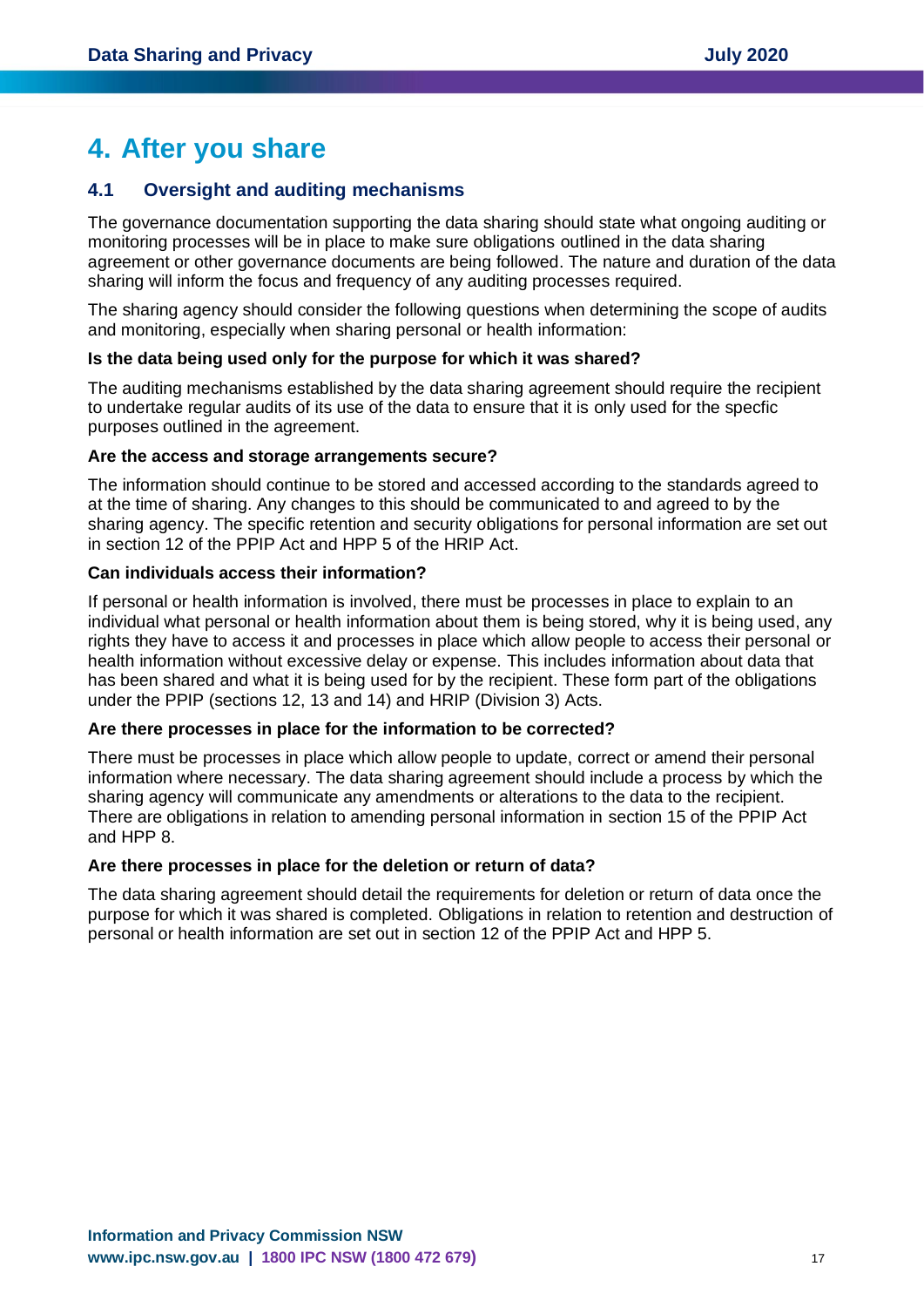# <span id="page-17-0"></span>**5. Appendix A – Data sharing flowchart**